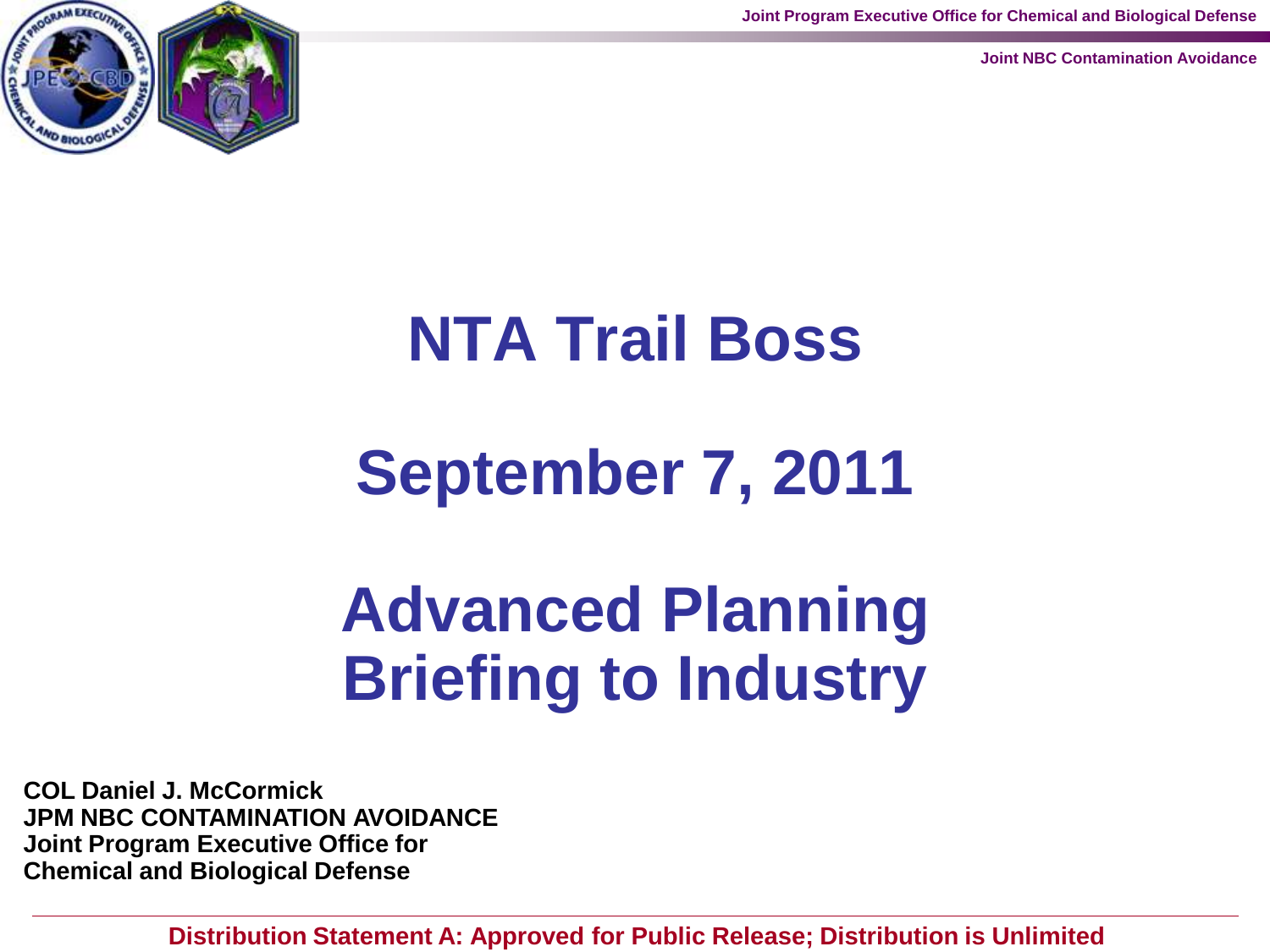

#### **Governance**

- **DOD Strategic Plan**
	- **Prioritizes threats, commodities and missions**
	- **Near, mid and long term**
	- **2009 Over Guidance Issue Submission**
	- **FY 10-12 NTA Program Plans**
- **National RDA Plan**
	- **DoD, DHS & OSTP**
	- **National Defense Strategy and Priorities**
- **Security Classification Guide**
	- **OSD Approved February 2010 (OMB adopted May 2010)**
	- **Supersedes July 2008 SCG**
	- **Update review currently underway**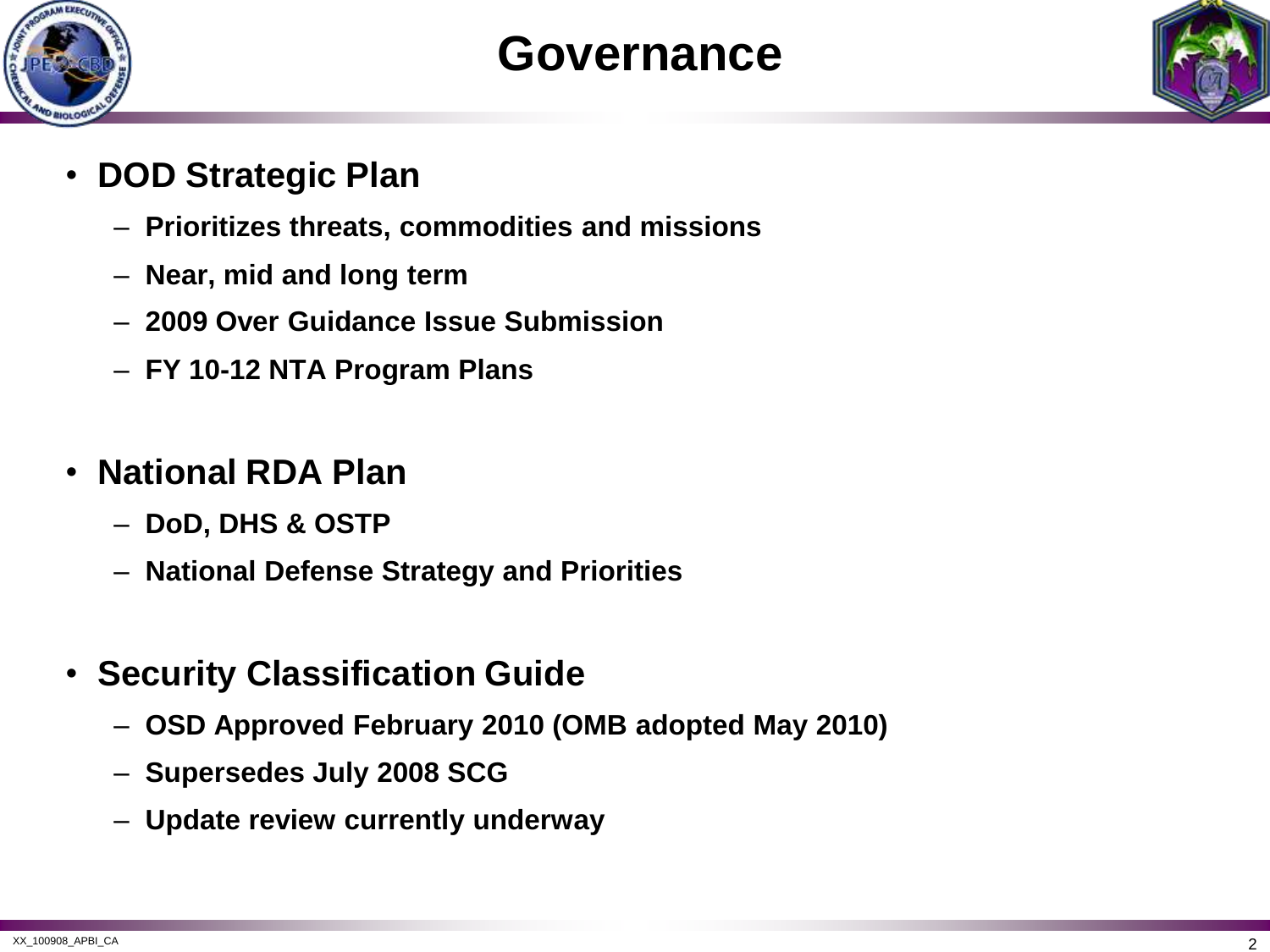

### **"Trail Boss" Concept**



- **JPEO designates Trail Boss in order to:**
	- **Serve as focal point across JPEO for capability development for given topic**
	- **Lead strategy development**
	- **Monitor execution**
	- **Coordinate interagency**
- **JPMs still execute component capability development**
- **JPM NBCCA has been designated "Trail Boss" for Emerging Threats**
	- **Serve as the synchronization and integration office for related activities across the JPEO CBD**
	- **Represent the organization at Stakeholder meetings**
	- **Disseminate guidance across JPEO**
	- **Facilitate activities to achieve OSD objectives, manage Stakeholder expectations**
	- **Assist JPMs to meet project goals, while aligning with current Acquisition Programs & program strategies**
	- **Manage detection projects**
	- **Integrate specific cost, schedule and performance achievements for headquarters' reporting**

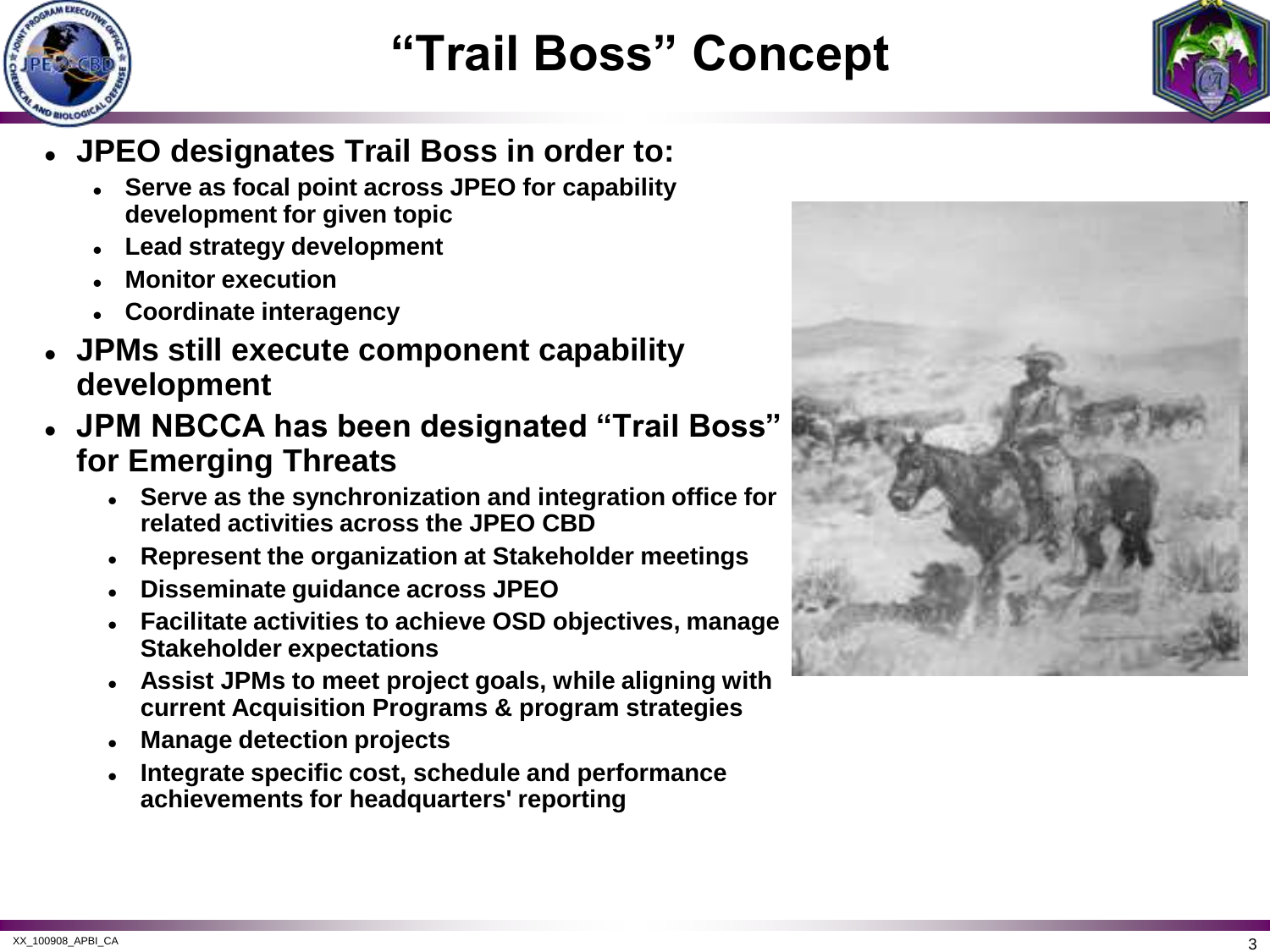

### **JPEO–JPM CA Role within CBDP**



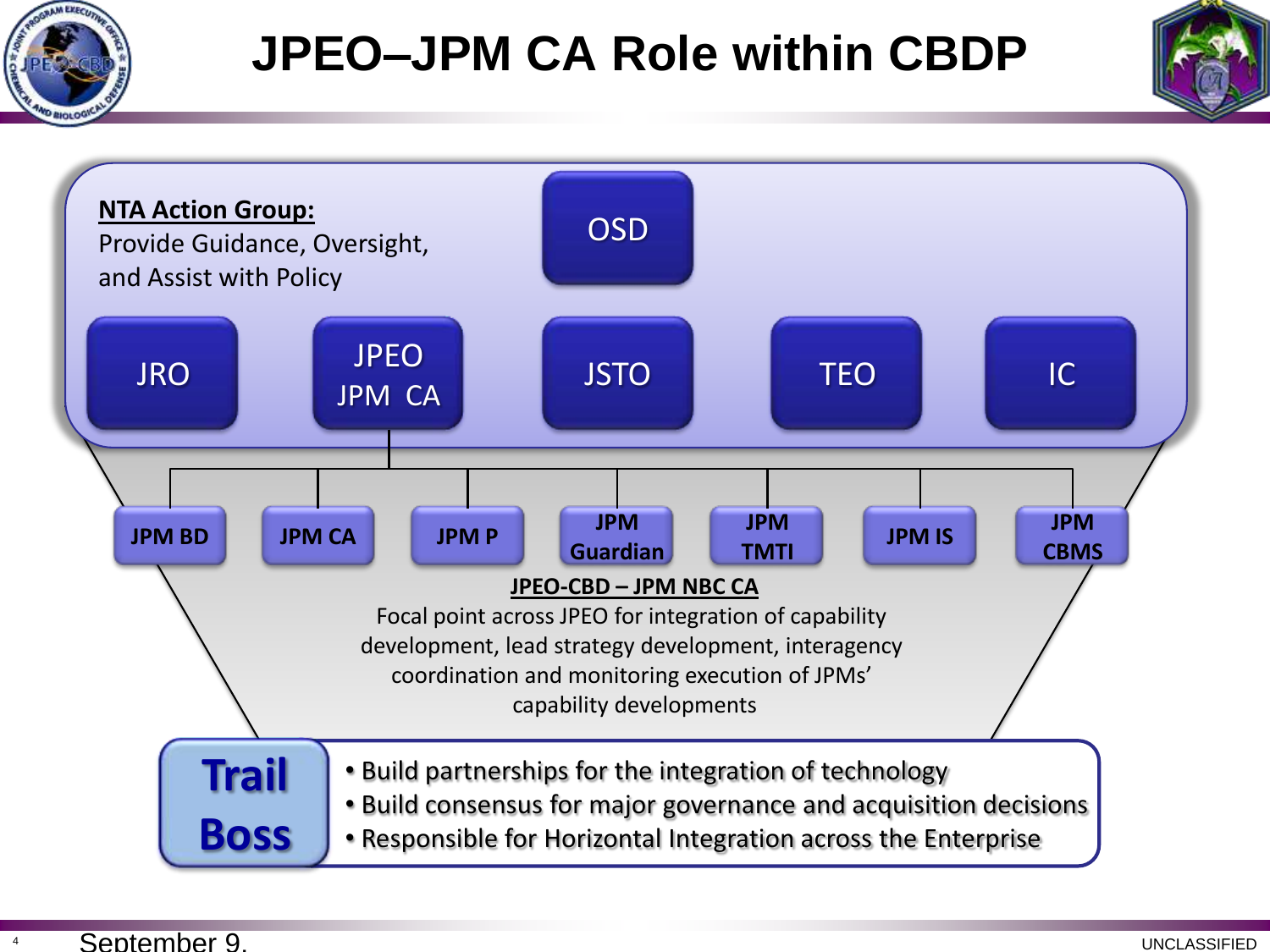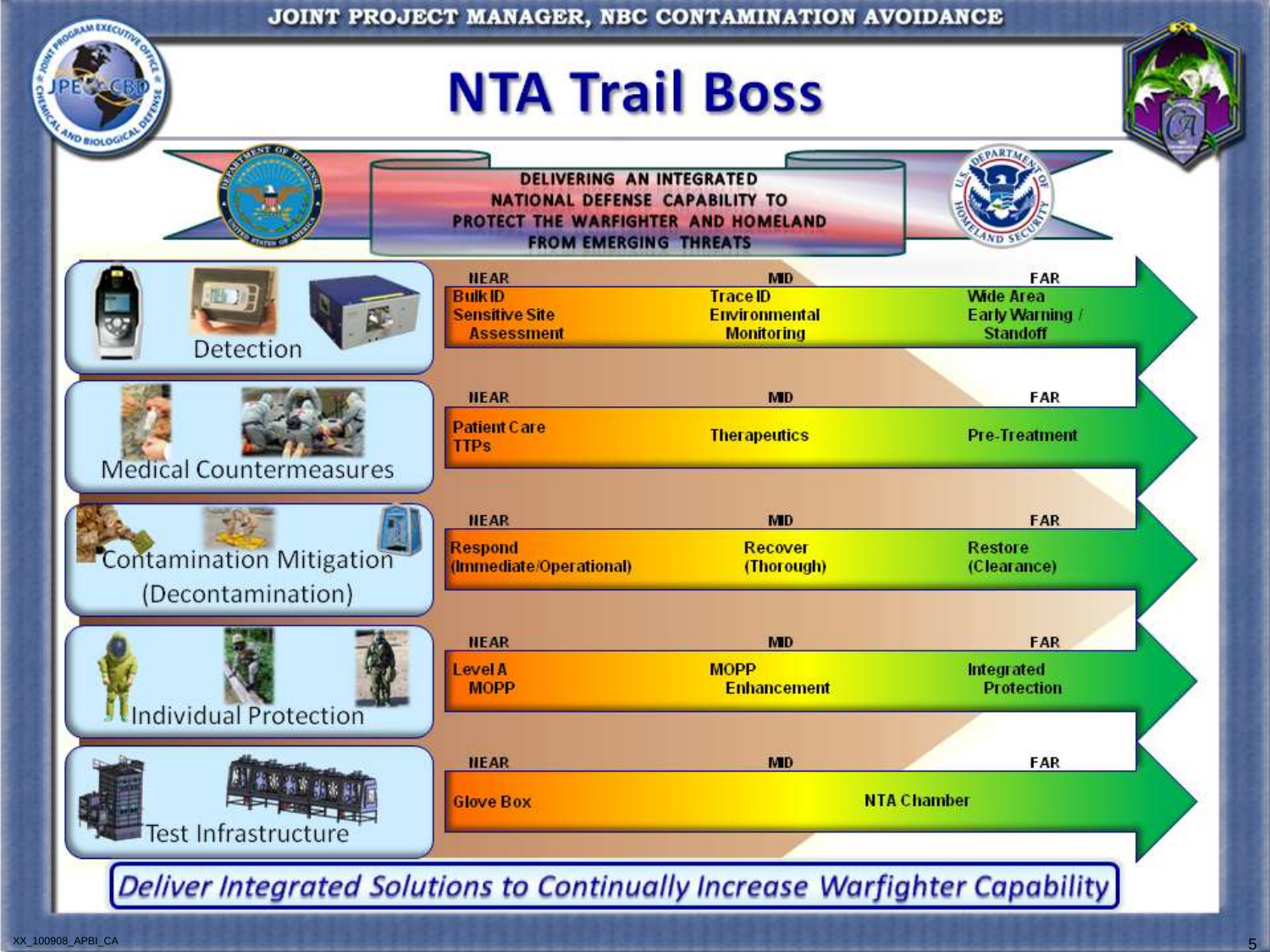





- Detection: Environmental Monitoring, Standoff Detection, Field-ready Confirmatory ID
- Medical: Improved Treatments, Early Diagnostics, Surveillance
- Decon: Agent Defeat Solutions, Equipment Barriers
- Protection: Lightweight materials, closures
- Test: Standard Methods, Challenge Levels, Whole-System Test Infrastructure (NFPA certification of any mask)

#### Strong need for new and innovative systems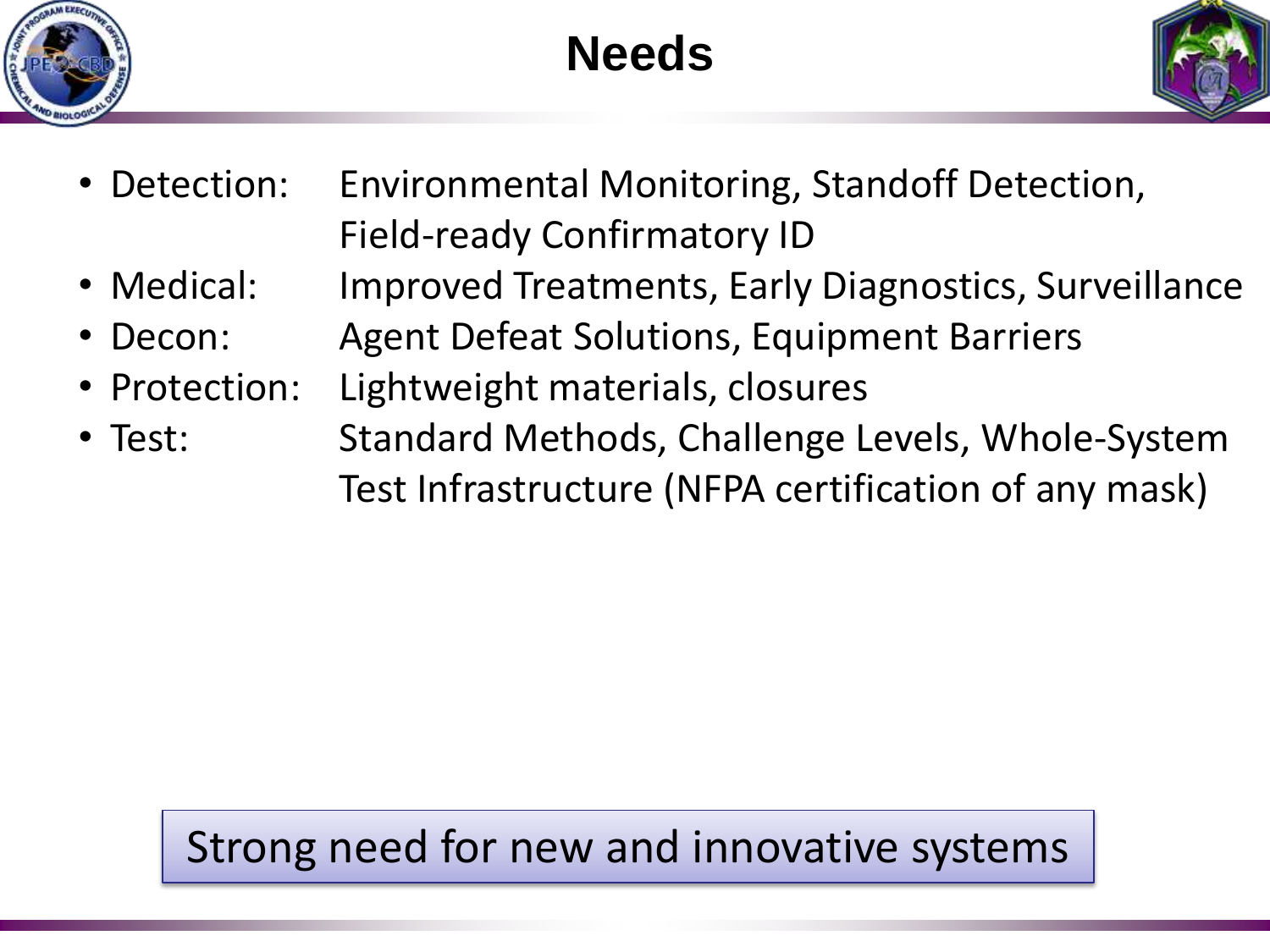

<sup>7</sup> UNCLASSIFIED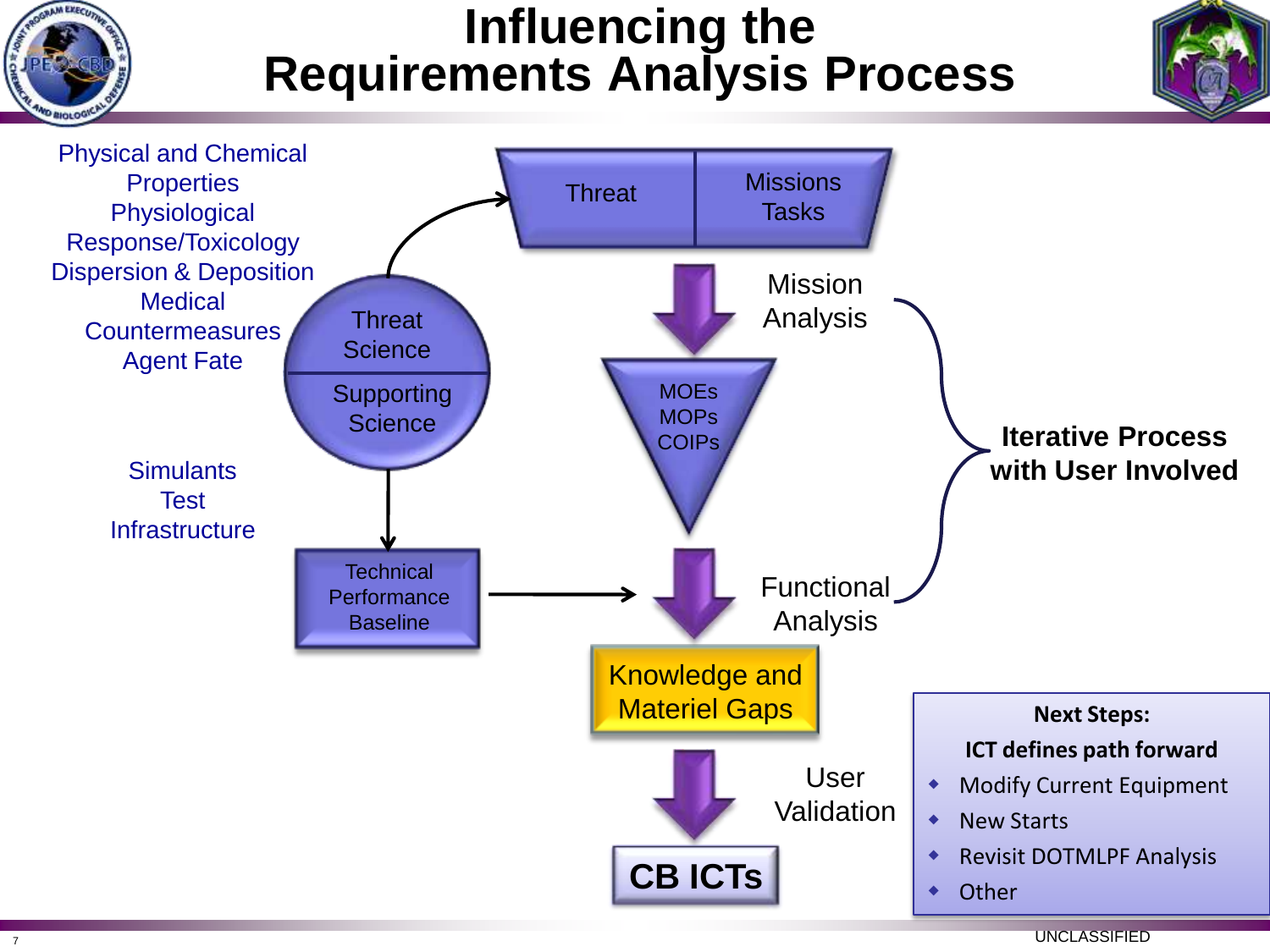

## **NTA Trail-Boss Programs of Interest**



| PD/JPM           | Program            | <b>FY12</b> | <b>FY13</b> | <b>FY14</b> | <b>FY15</b> | <b>FY16</b> | <b>FY17</b> |
|------------------|--------------------|-------------|-------------|-------------|-------------|-------------|-------------|
| JPM CA           | <b>NTA Detect</b>  |             |             |             |             |             |             |
| <b>JPM CA</b>    | <b>NTA Chamber</b> |             |             |             |             |             |             |
| JPM CA           | <b>NGCPD</b>       |             |             |             |             |             |             |
| JPM CA           | DR SKO / DR SKO II |             |             |             |             |             |             |
| JPM CBMS BioScav |                    |             |             |             |             |             |             |
| JPM CBMS   INATS |                    |             |             |             |             |             |             |
| JPM CBMS AAS     |                    |             |             |             |             |             |             |
| JPM CBMS CANATS  |                    |             |             |             |             |             |             |
| JPM Decon DFOS   |                    |             |             |             |             |             |             |
| JPM IP           |                    |             |             |             |             |             |             |